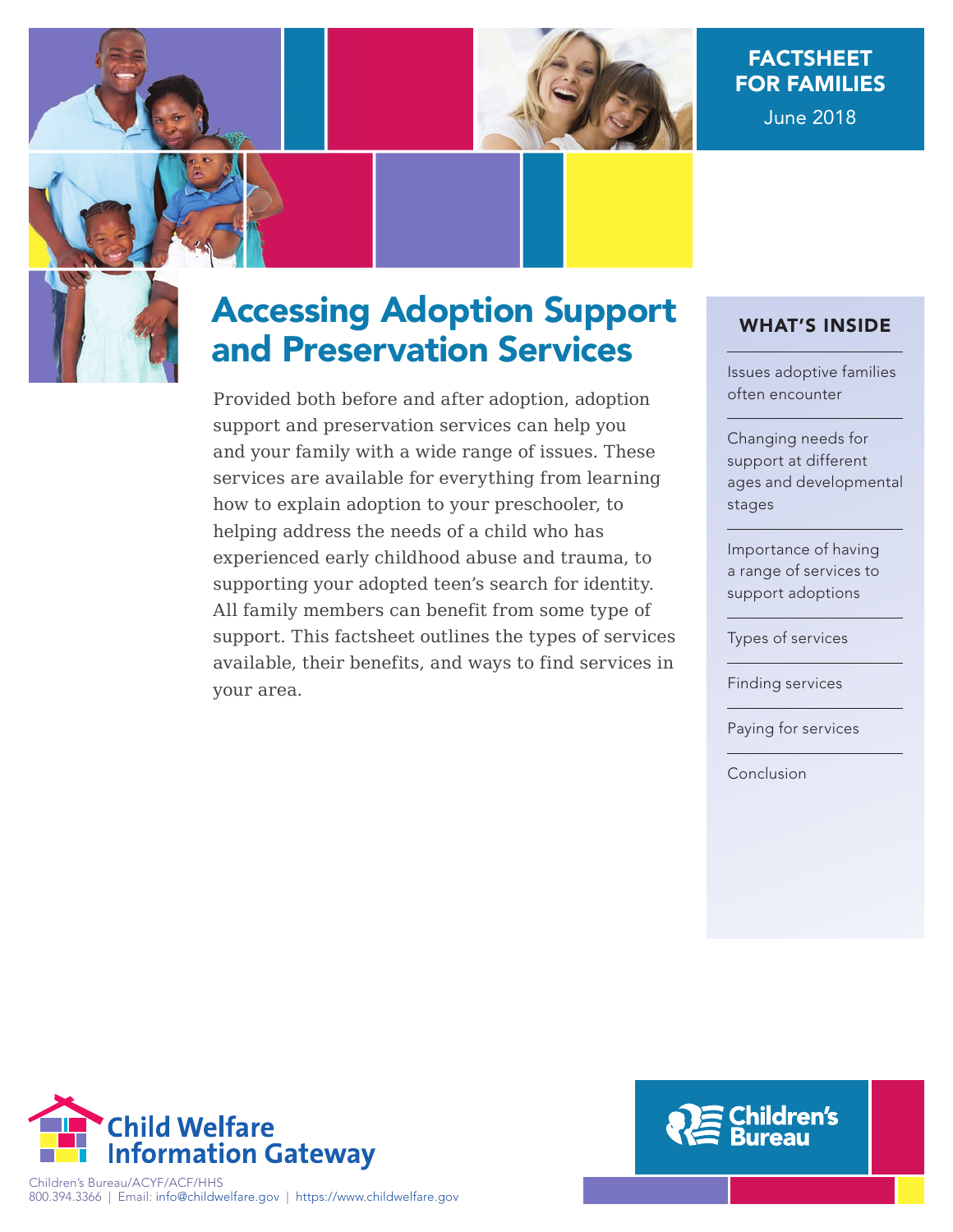### <span id="page-1-0"></span>Various Terms for Support Services

Across the country, a variety of terms are used to refer to services and forms of support for adoptive families and adopted people. You may hear agencies use terms such as "postadoption services," "adoption support and preservation services," "postplacement services," and "family support."

For this publication, we primarily use the term "adoption support and preservation services" as a way to align with common terminology and to emphasize the purpose of the services. We also include some references to "postadoption services," given its continued use by some agencies. Depending on where you live and the specific agencies you work with, you may hear services referred to by other terms. For additional information on terms, see Information Gateway's Glossary at [https://www.childwelfare.gov/](https://www.childwelfare.gov/glossary/) [glossary/.](https://www.childwelfare.gov/glossary/)

### Issues Adoptive Families Often **Encounter**

For many years, postadoption services were commonly viewed as services that were provided after the legal finalization of the adoption—and in some cases only for short periods of time. However, adoptive families and adoption professionals recognize that a full range of support is necessary to ensure well-being, long-term stability, and true permanency for children who have been adopted and their families.

Adoption affects people who have been adopted and their families in many ways over the course of their lifetime. Several issues—such as loss and identity development—affect all adoptive families, while other experiences may depend on the child's and family's background and the type of adoption. The following are some issues for which adoptive families typically identify needs and seek support and services.

Loss and grief. All children and youth who have been adopted, even those adopted as infants, experience some level of separation and loss from their family of origin. They may grieve as they come to realize the role that adoption has played in their lives. They also may struggle with feelings of abandonment as they try to understand why they were placed for adoption and how that affects who they are and the person they hope to become. These feelings may appear and reappear at different stages of life, even when their adoption and family life is a positive experience. Children and youth who have been adopted may need support working through conflicting feelings, mourning their losses, and understanding their experiences in developmentally appropriate ways. Adoptive parents may experience loss and grief issues of their own, which may relate to infertility or grief over having the reality of adoption and parenting not match expectations. For some adoptive parents, these issues may cause strains in their marriages or partnerships. For others, it may lead to depression.

Trust and attachment. Any child or youth separated from their birth parents has experienced a break in attachment. Adoption requires the development of new attachments and bonds. Children who have experienced abuse, neglect, foster care, or institutionalization may have difficulty trusting and attaching to their new family. These children and youth may need help building healthy relationships. They may also need help understanding that they can build new relationships without having to end their existing relationships and attachments. Developing new relationships doesn't mean they are replacing other important people and relationships in their lives.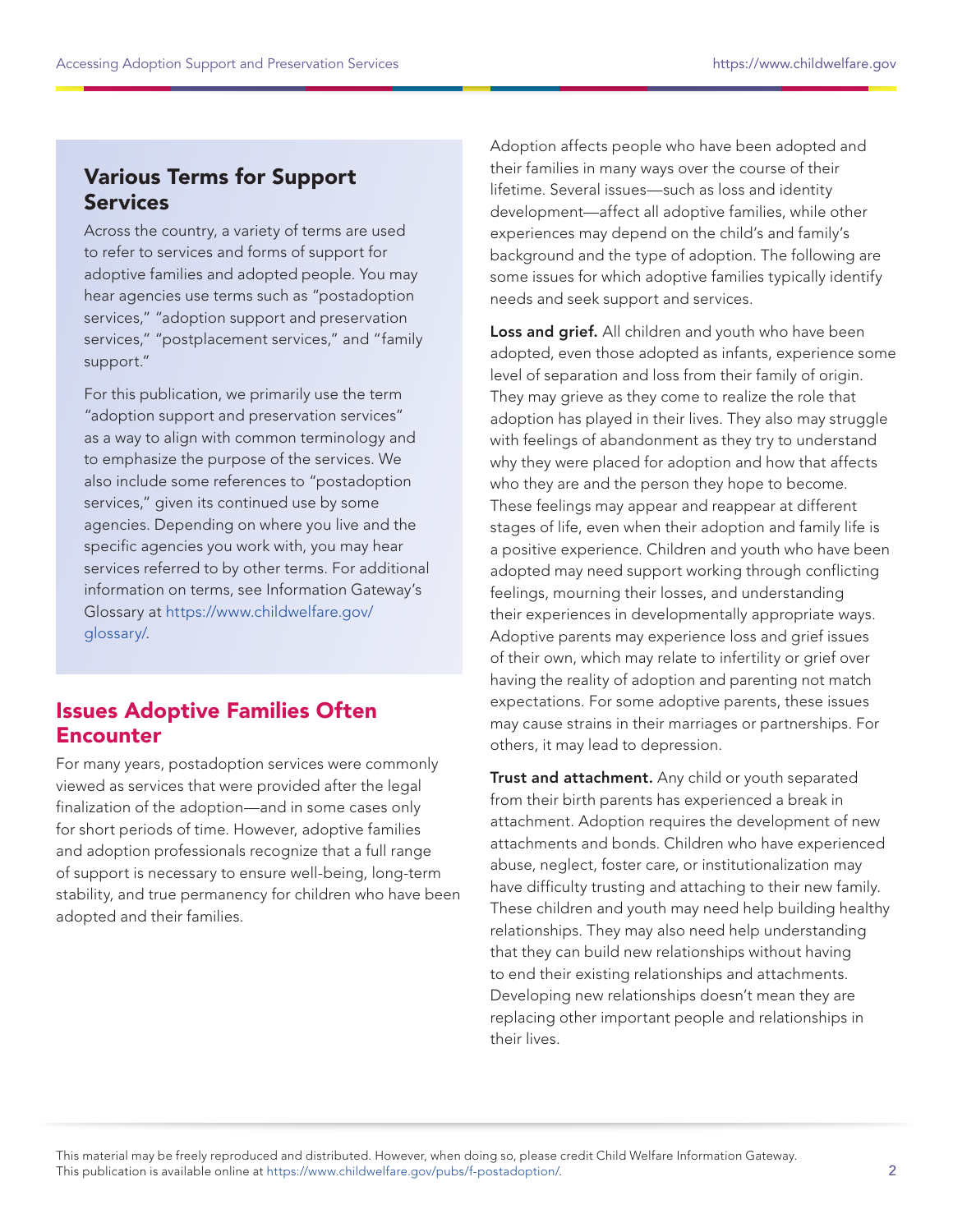Identity formation. The process of identity development can be more complex for children and teenagers who have been adopted, regardless of when they were adopted. This process may be further complicated if the child's race or birth culture differs from that of the adoptive family. Teens, in particular, may experience identity confusion as they confront the primary questions of adolescence and consider how they are similar to or different from their adoptive parents and birth parents. Teens may struggle with questions such as, "Who am I?", "How am I different from my parents?", or "Which of their values will I take as my own?"

Birth family connections. At some point in their lives, many people who have been adopted want information about their birth family or to reconnect with birth relatives. Social networking sites and apps (e.g., Facebook, Snapchat) connect people in new, more immediate ways. While these tools can help accelerate a birth relative search, this faster pace of contact can sometimes be emotionally overwhelming to participants if they are not prepared. Think about how to set safe and appropriate boundaries for social media use—for you, your child, and other family members—to minimize the potential privacy and safety risks. For more information, see Information Gateway's resources on social media safety at [https://www.childwelfare.gov/topics/](https://www.childwelfare.gov/topics/management/workforce/tools/socialmedia/safety/) [management/workforce/tools/socialmedia/safety/](https://www.childwelfare.gov/topics/management/workforce/tools/socialmedia/safety/).

Challenges due to early experiences. Children who have been abused, neglected, placed in foster care, institutionalized, or exposed prenatally to drugs and alcohol may have ongoing emotional, developmental, physical, or behavioral difficulties. You may see some of these difficulties reflected in the following ways:

**Effects of early childhood trauma.** Research shows that early traumatic experiences, such as abuse or neglect, can affect a child's early brain development, which can have consequences for how a child behaves, expresses emotions, forms relationships, and copes with stress. The effects of trauma on development vary from child to child and may not appear until years later or may increase a child's mental health needs. See [https://www.childwelfare.gov/topics/can/impact/](https://www.childwelfare.gov/topics/can/impact/development/brain/) [development/brain/ for more information.](https://www.childwelfare.gov/topics/can/impact/development/brain/)

- **Health issues and developmental delays.** Children who have been neglected or have spent more than a few months in an institutional setting may have missed out on important developmental activities due to a lack of stimulation and proper nutrition. They may have difficulties with eating, sleeping, speech, and forming healthy attachments. Additionally, children may also have developmental delays, disabilities, and other medical needs due to other health conditions (e.g., Down syndrome, spina bifida, etc.). As a parent, you may also face challenges meeting your child's needs related to a specific health-care issue or incomplete medical records/information. You may find it helpful to seek an assessment by an adoption-knowledgeable physician and may need ongoing health services to support children or youth with developmental delays and/or health-related needs. See Information Gateway's tip sheet Parenting Your Child With Developmental Delays and Disabilities at [https://www.](https://www.childwelfare.gov/pubPDFs/parenting_dev_ts.pdf) [childwelfare.gov/pubPDFs/parenting\\_dev\\_ts.pdf](https://www.childwelfare.gov/pubPDFs/parenting_dev_ts.pdf) for more information.
- School issues. Some children and youth who have been adopted experience learning delays or behavioral problems that affect how they do in school. If you see your child struggling in school, you can work with your child's teacher or other school personnel to provide specific support to your child. You have the right to request that your child be evaluated for a disability and their eligibility for special education services (see [http://www.parentcenterhub.org/](http://www.parentcenterhub.org/evaluation/) [evaluation/\)](http://www.parentcenterhub.org/evaluation/). If your child has a learning disability and is eligible for special education, school staff must work with parents to develop an Individualized Education Program, which identifies services that will be provided to help the child meet educational goals (see [http://](http://www.parentcenterhub.org/iep/) [www.parentcenterhub.org/iep/](http://www.parentcenterhub.org/iep/)). For more information on adoption and school, see [https://www.childwelfare.](https://www.childwelfare.gov/topics/adoption/adopt-parenting/school/) [gov/topics/adoption/adopt-parenting/school/.](https://www.childwelfare.gov/topics/adoption/adopt-parenting/school/)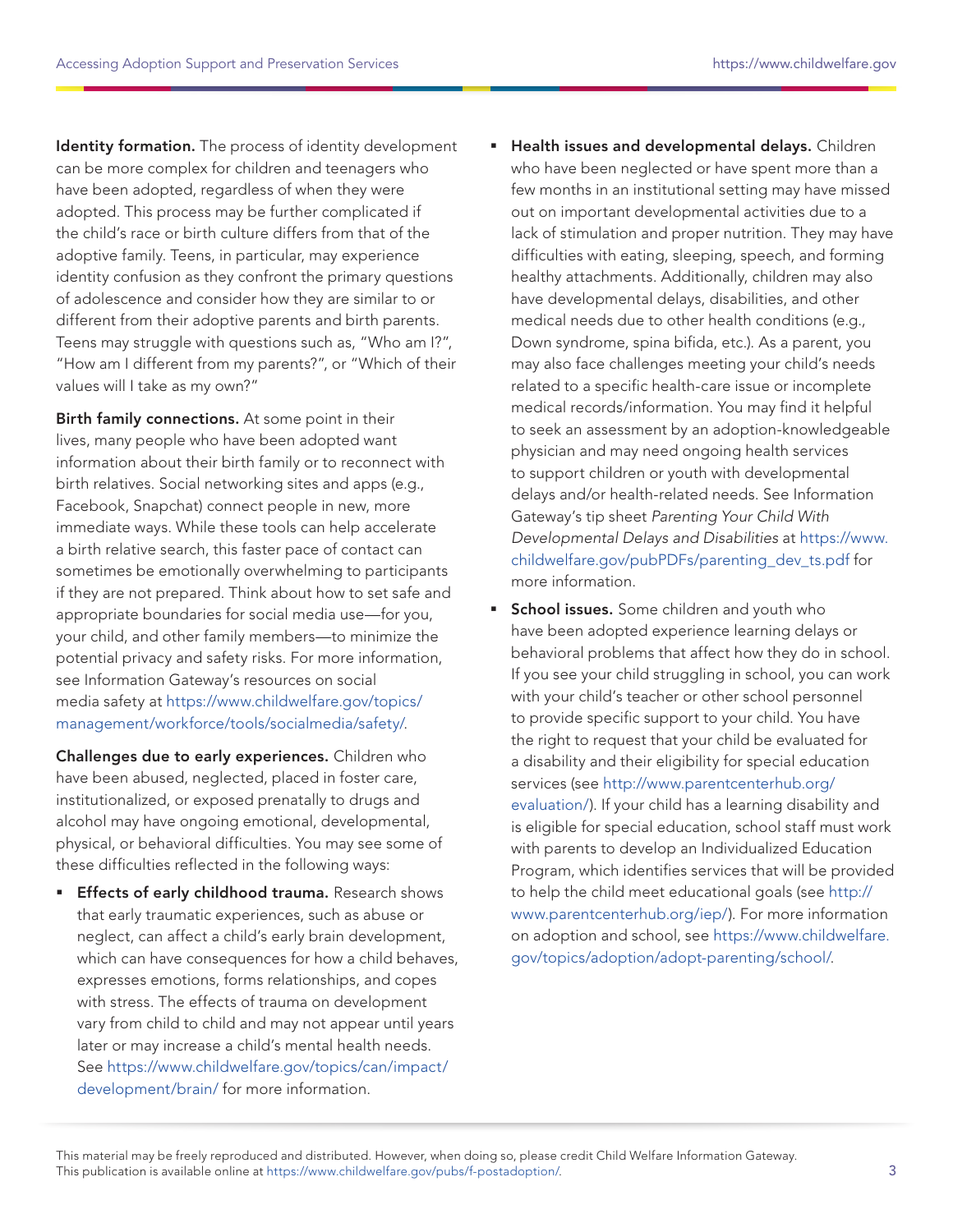#### Sexual orientation and gender identity and

expression. Like all children and youth, those who are adopted will go through normal developmental stages of identifying their sexual orientation and gender identity and expression (SOGIE). You may have expectations or assumptions about your child's SOGIE (e.g., making an assumption about your child being heterosexual) that may not be accurate. Youth who have been adopted may have also experienced bullying, harassment, and discrimination before being adopted—and may still face such challenges—due to their actual or perceived SOGIE. You may need additional support in order to create an emotionally healthy, safe environment so your child can thrive without judgment. You may also need additional support and education being your child's advocate and assisting them with dealing with adverse experiences within the family, school, and community.

Other issues. Different types of adoptions may raise additional issues and service needs. For example:

- **Dpen adoption.** Many families are participating in a range of openness in adoption in which a birth parent or other birth relative(s) continues to have some contact with the adoptive family after the adoption. Adoptive families, birth families, and children or youth who have been adopted may need agency support in building relationships among family members, navigating appropriate roles, and setting boundaries. (For more information, visit [https://www.](https://www.childwelfare.gov/topics/adoption/preplacement/adoption-openness/) [childwelfare.gov/topics/adoption/preplacement/](https://www.childwelfare.gov/topics/adoption/preplacement/adoption-openness/) [adoption-openness/.](https://www.childwelfare.gov/topics/adoption/preplacement/adoption-openness/))
- Adoption from foster care. All children adopted from foster care have experienced some level of trauma. Families adopting children and youth from foster care need information on parenting a child who has been abused or neglected and helping them heal from these past traumatic experiences; the needs of children at different developmental stages; or, if they were foster parents, on making the transition from foster to adoptive families. (See Information Gateway's Helping Your Foster Child Transition to Your Adopted Child at [https://www.childwelfare.gov/pubs/f-transition/.](https://www.childwelfare.gov/pubs/f-transition/)) In many cases, adopting a child from foster care means that your child remembers his or her birth family, so

there may be additional dynamics for adoptive parents to navigate, including talking with your child about their memories of their birth family and helping them understand that it's okay to love and feel connected to both families. In addition, relatives and kin who adopt their relative children may need support around their changing relationships and family roles. (Find out more at [https://www.childwelfare.gov/topics/outofhome/](https://www.childwelfare.gov/topics/outofhome/kinship/) [kinship/.](https://www.childwelfare.gov/topics/outofhome/kinship/))

- **Transracial/transcultural adoption.** Many families adopt children from racial or cultural backgrounds that differ from their own. Given the importance of promoting their child's heritage and supporting and embracing their child's racial or cultural identity, parents may seek related educational resources or learning opportunities. They also may need assistance building skills to cope with public scrutiny or racism. This may include speaking with neighbors or coworkers or visiting houses of worship that share your child's racial or cultural background. (For more information, visit [https://www.childwelfare.gov/topics/adoption/](https://www.childwelfare.gov/topics/adoption/adopt-parenting/foster/transracial/) [adopt-parenting/foster/transracial/.](https://www.childwelfare.gov/topics/adoption/adopt-parenting/foster/transracial/))
- **Intercountry adoption.** For families that adopt children from another country, there are potential implications from changes in U.S. policy and practices related to citizenship and documentation of their children's legal status. For example, families may need assistance ensuring that they have their children's U.S. citizenship status established and they have all of the documentation needed to ensure it won't be at risk. In addition, adoptive families may face questions or assumptions about their child that make the child or family feel marginalized or judged. See more information from the U.S. Department of State about adopting children from another country at [https://](https://travel.state.gov/content/adoptionsabroad/en.html) [travel.state.gov/content/adoptionsabroad/en.html.](https://travel.state.gov/content/adoptionsabroad/en.html)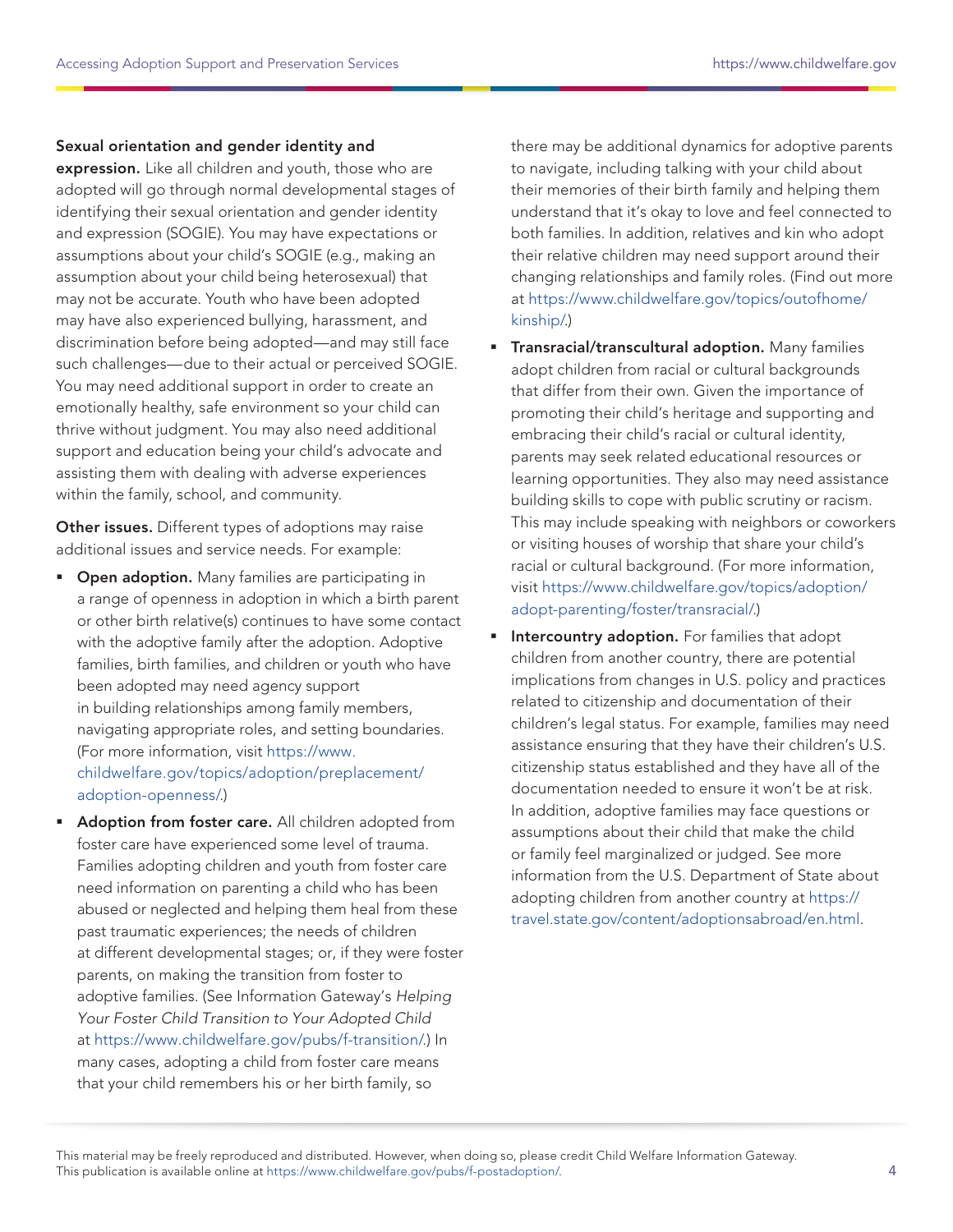### <span id="page-4-0"></span>Related Resources on the Impact of Adoption

Information Gateway has a specialized website section with information and resources on the lifelong impact of adoption and common issues people experience after an adoption, available at [https://www.childwelfare.gov/topics/adoption/](https://www.childwelfare.gov/topics/adoption/adopt-people/impact) [adopt-people/impact](https://www.childwelfare.gov/topics/adoption/adopt-people/impact).

### Changing Needs for Support at Different Ages and Developmental **Stages**

Most of the time, children and youth who have been adopted are not thinking about adoption and its complexities. Like other children and youth, they are busy with schoolwork, sports, and social events. But there are developmental stages as well as milestones and events that can trigger emotional or behavioral responses or prompt new questions and thoughts related to being adopted. As you think about your child's development, it's important to keep in mind that experiences of trauma, abuse, and neglect can affect how and when children reach various developmental stages.

Developmental stages. Children and youth understand and feel differently about their adoption at different points in their life. For example, children adopted as infants may first learn about their adoption story as toddlers or young children. When entering school, a child may become aware that most children were not adopted and may be challenged to respond to questions and comments from peers. During adolescence, as youth go through the normal process of exploring identity issues and independence, they may have new questions about their birth families and their relationships and they may begin searching for birth family members. Additionally, as people who are adopted become parents or become old enough to consider parenting, they may experience desires to reconnect with birth relatives or know more about their genetic history. Consequently, people who are adopted have questions, concerns, and needs that often change over time.

Milestones and events. In addition to developmental stages, multiple milestones and events, such as the ones below, can trigger adoption issues and tap into powerful emotions:

- Birthdays of the adopted child, siblings, parents, or birth parents
- Anniversaries of placement into foster care, an orphanage, or the adoptive family; or the date of adoption finalization
- **Holidays and ceremonies (especially Mother's Day and** Father's Day, but any holiday or event that involves family gatherings and sentiment)
- **School projects in which a child is asked to talk about** his or her family, such as "family tree" assignments, the history behind their name, or identifying inherited family traits
- A doctor's visit in which an adopted person is asked to supply medical history information
- Adopted mother's pregnancy, birth of a child, or adoption of a sibling, which may upset the adopted child's sense of security in a family
- **Divorce**
- Accessing your child's original birth certificate or your child hearing news about changes in laws regarding being able to access original birth certificates (e.g., when there is media coverage of policy debates about whether or not to allow adopted people to access their birth certificates)
- Contact with a birth relative, whether unexpected or planned
- Deployment of a military family member
- **Death of a family member or pet**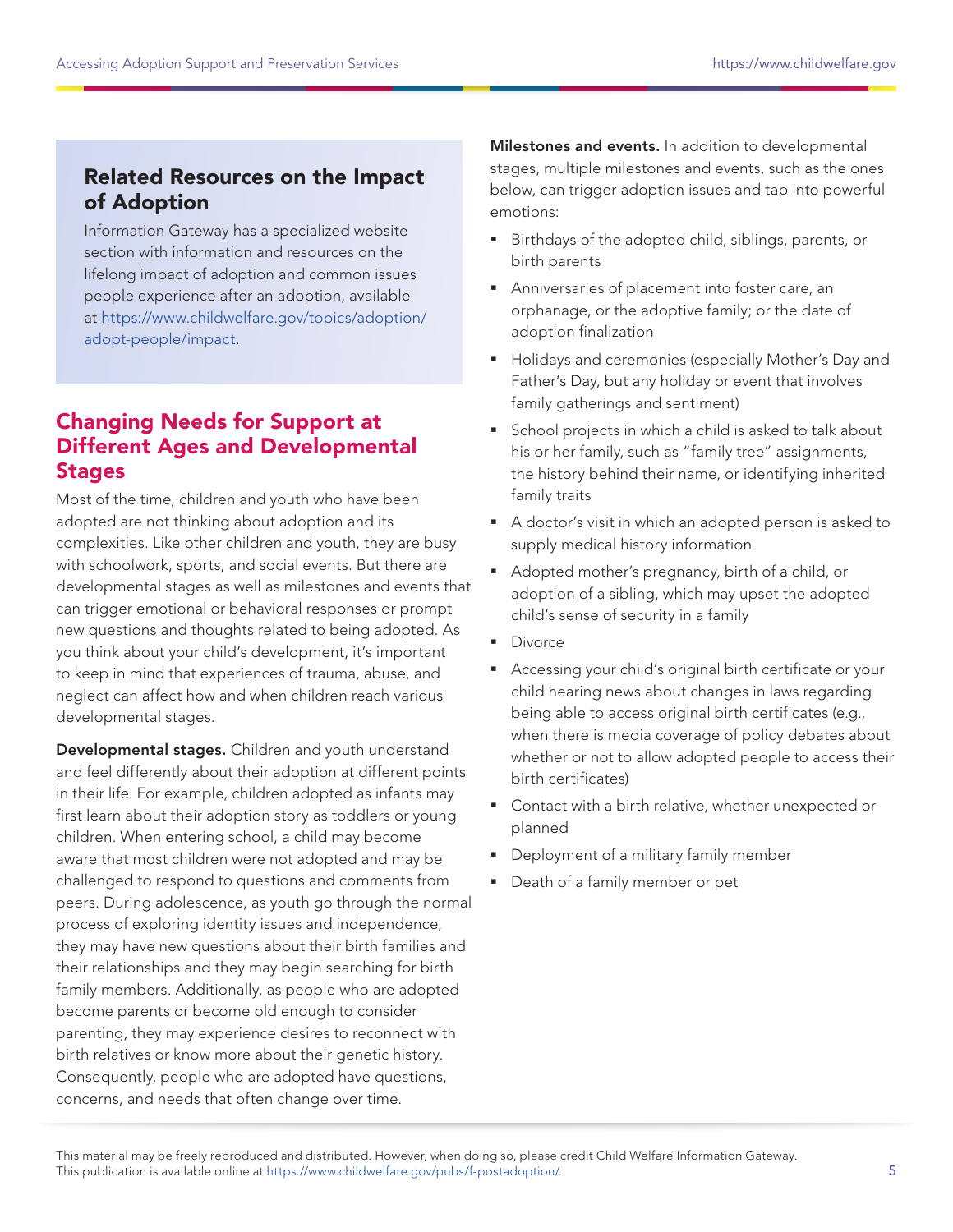<span id="page-5-0"></span>During these times, you should watch for signs indicating that your child—or you—needs special support. Signs might include changes in mood, eating habits, or sleeping habits. Parents can prepare children and youth by discussing the possibility that these triggers may cause a reaction. Let your children know that you understand what is happening and will be there to help, including getting additional support if needed (see the section below on therapy and counseling services). For more information about how to meet your child's needs at various ages and developmental stages, see our tip sheets Parenting Your Adopted Preschooler ([http://www.childwelfare.gov/pubs/](http://www.childwelfare.gov/pubs/factsheets/preschool/) [factsheets/preschool/\)](http://www.childwelfare.gov/pubs/factsheets/preschool/), Parenting Your Adopted School-Age Child ([http://www.childwelfare.gov/pubs/factsheets/](http://www.childwelfare.gov/pubs/factsheets/parent-school-age/) [parent-school-age/\)](http://www.childwelfare.gov/pubs/factsheets/parent-school-age/), and Parenting Your Adopted Teenager ([http://www.childwelfare.gov/pubs/factsheets/](http://www.childwelfare.gov/pubs/factsheets/parent-teenager/) [parent-teenager/\)](http://www.childwelfare.gov/pubs/factsheets/parent-teenager/).

### Adoption and Customary Adoption of Native American Children

For Native American/Alaska Native children being adopted—whether through adoption involving a termination of parental rights or through customary adoption—it is important to help children maintain connections to their culture, especially for children adopted by non-Native parents. In many cases, adoptions involving Native American/Alaska Native children will have the federal Indian Child Welfare Act (ICWA) apply, which includes multiple requirements for tribal approval of the adoption. For more information about tribal child welfare practice and ICWA, see [https://www.childwelfare.gov/topics/systemwide/](https://www.childwelfare.gov/topics/systemwide/cultural/adoption/american-indian-families/) [cultural/adoption/american-indian-families/.](https://www.childwelfare.gov/topics/systemwide/cultural/adoption/american-indian-families/)

## Importance of Having a Range of Services to Support Adoptions

Children in adoptive families do better when their families are fully prepared and supported to address needs or issues as they arise, rather than waiting for challenges to reach a crisis level. Preadoption services and support, such as family and child preparation both on adoption in general and on child- and family-specific information, can help promote the long-term stability of an adoption. The following two key concepts for families are important to keep in mind: 1) Preadoption services are important for supporting the stability of an adoption, and 2) postadoption services can include both preventative services (e.g., preventing instability, disruption, or dissolution1 ) as well as intensive services that help with maintaining the stability of an adoption. Families who are preparing to adopt or who have adopted may find it helpful to find out about what supports and services are available at various points in the process to help promote your family's long-term stability and well-being.2

# Types of Services

The wide range of issues that can be addressed with adoption support and preservation services means the services themselves must be diverse. The following are the most common types of adoption support and preservation services, including those that families often identify as most helpful.

Adoption disruption is when an adoption ends before finalization. Adoption dissolution is when the legal relationship between the adoptive parents and the adopted child is severed after finalization. For more information, see Information Gateway's web page Adoption Disruption and Dissolution at [https://www.childwelfare.gov/pubs/s-disrup/.](https://www.childwelfare.gov/pubs/s-disrup/)

<sup>&</sup>lt;sup>2</sup> For more in-depth information about a framework on a full range of adoption support services, see the National Quality Improvement Center for Adoption and Guardianship Support and Preservation's Permanency Continuum Framework at [https://qic-ag.org/continuum-framework.](https://qic-ag.org/continuum-framework)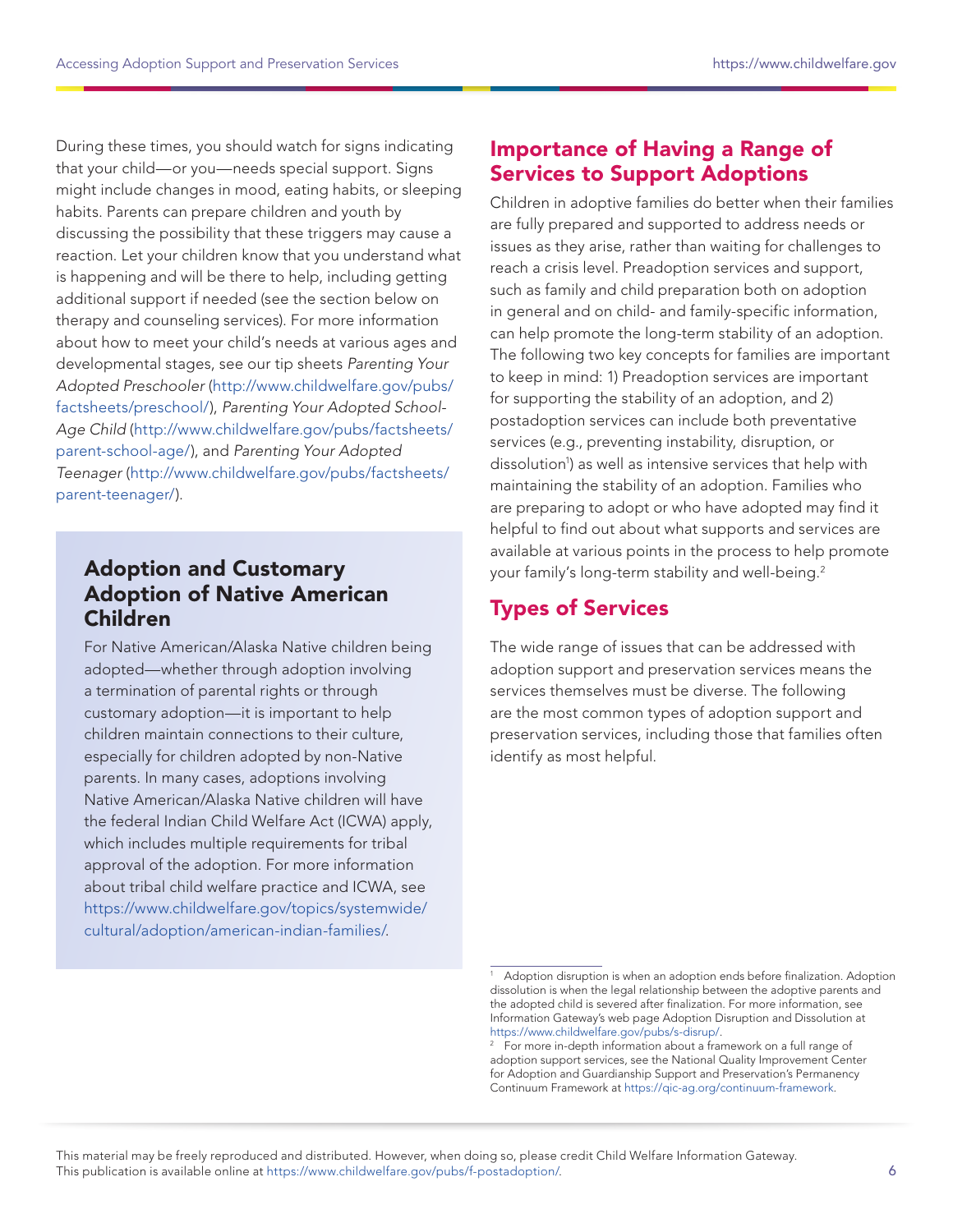### Preparation and Background Information

It's crucial for you and your family to understand, to the best of your ability, your child's history and background, including accessing educational and medical records and information about their experiences before being adopted. Obtaining this important knowledge will help you be better prepared to understand and meet your child's specific needs. To learn more, see Information Gateway's publication Obtaining Background Information About Your Prospective Adopted Child at [http://www.](http://www.childwelfare.gov/pubs/f-background/) [childwelfare.gov/pubs/f-background/.](http://www.childwelfare.gov/pubs/f-background/)

For families who adopt through intercountry adoption, accessing detailed background information may be particularly challenging. You can still learn about trends and patterns often seen in children adopted from the same country or similar situations. Parents can also connect with services that provide information about their child's needs and earlier life experiences even in the absence of detailed medical and social histories. For example, there are several clinics around the country that have expertise in medical and developmental issues in children adopted from other countries and can conduct assessments to help adoptive families be more aware of their children's developmental progress. You can search online to find international adoption clinics in your area.

Support groups. Support groups can offer both adoptive parents and youth valuable opportunities to interact and share with others who have had similar experiences. Groups provide members with support systems, social interaction, and information resources. Groups may restrict their focus to families or children who share certain characteristics (such as children adopted from a specific country or parents who are lesbian, gay, bisexual, transgender, or questioning), or they may include all adoptive families in their programming.

**Adoptive parent support groups.** Often organized by adoptive parent volunteers, support groups bring together experienced and new adoptive parents to share experiences in a nonjudgmental atmosphere. Parent groups offer a variety of services—discussion groups, social activities, family events, workshops, newsletters, websites, community referrals, and

more. Groups exist throughout the country and vary extensively, from small community playgroups for parents of toddlers to large regional groups.

- **EXECT** Children and youth support groups. For many adopted children and youth, a peer support group is their first chance to interact with other children and youth who were adopted and to see that their experiences and feelings related to adoption are normal. Groups provide a safe environment where children and youth can talk about their birth and adoptive families and share their fears and concerns. Some groups pair older adopted youth as mentors for younger children.
- **Online support groups.** Available 24 hours a day and bridging geographical distances, Internet support groups, blogs, and Facebook pages or private groups have become a popular way for adoptive families to access support and information from people who understand their journey and experiences. Other forms of technology (e.g., text messaging, video conferencing) are increasingly being used to help connect adoptive parents or youth who have been adopted. As with any Internet activity, you should take precautions to protect safety and privacy for you and your family members. Many of these groups are private or closed groups and have an administrator who manages the membership and moderates discussion to help ensure the group remains safe and that information shared within the group is appropriate and kept confidential (when needed). For additional information about using Facebook groups to provide support to adoptive families, see [www.nacac.org/](http://www.nacac.org/resource/support-adoptive-families-facebook-groups/) [resource/support-adoptive-families-facebook-groups/](http://www.nacac.org/resource/support-adoptive-families-facebook-groups/).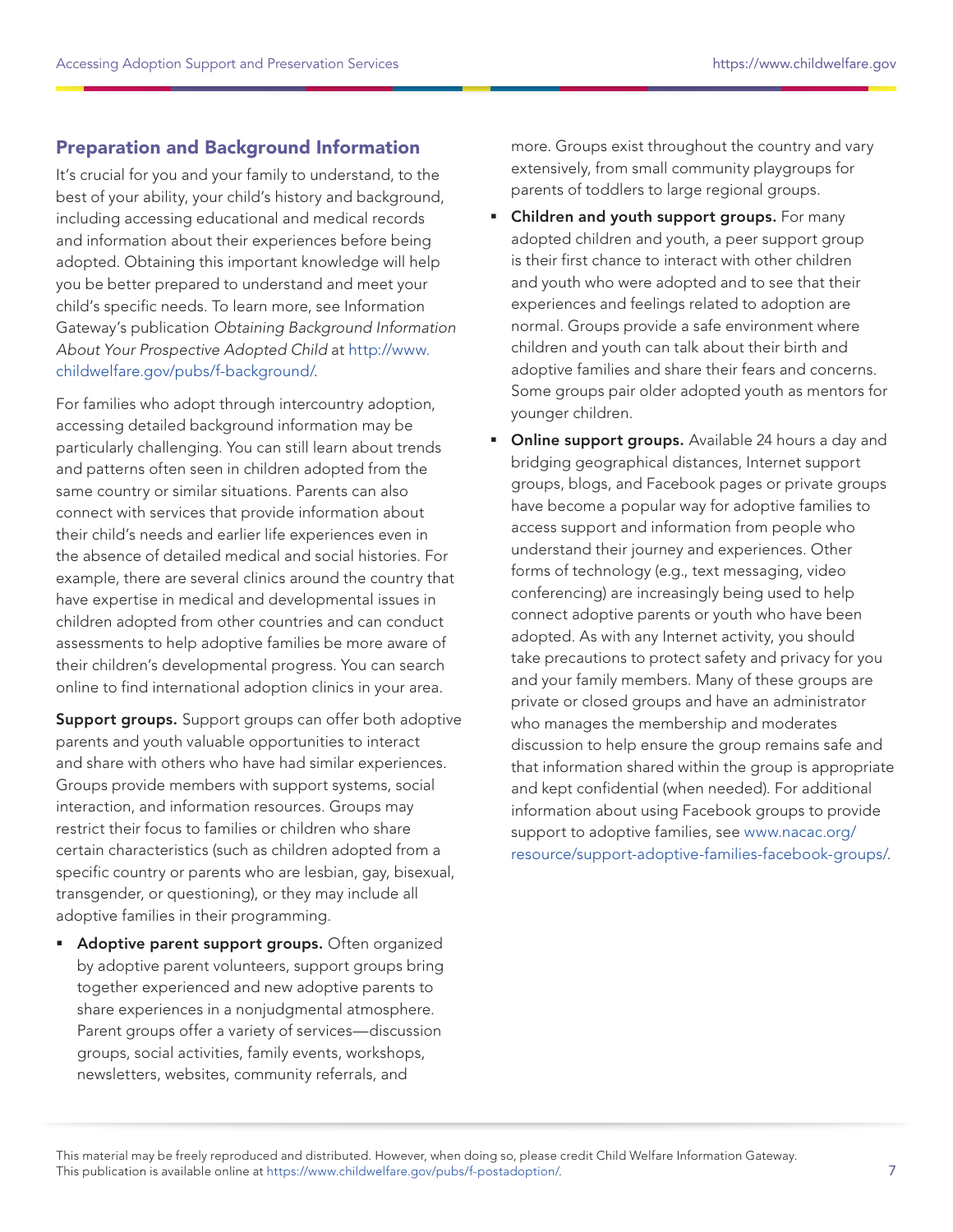#### Resources to Find Services and Additional Information

National Foster Care & Adoption Directory (Check Foster Care & Adoption Support Groups) <http://www.childwelfare.gov/nfcad>

North American Council on Adoptable Children (NACAC), Database of Parent Groups <http://www.nacac.org/parentgroups/database.html>

**FosterClub** <https://www.fosterclub.com>/

Foster Care Alumni of America [https://fostercarealumni.org/](https://fostercarealumni.org)

Information Gateway, List of state youth advocacy/ advisory boards and foster care alumni associations [https://www.childwelfare.gov/](https://www.childwelfare.gov/organizations/?CWIGFunctionsaction=rols:main.dspList&rolType=Custom&RS_ID=160) [organizations/?CWIGFunctionsaction=rols:main.](https://www.childwelfare.gov/organizations/?CWIGFunctionsaction=rols:main.dspList&rolType=Custom&RS_ID=160) [dspList&rolType=Custom&RS\\_ID=160](https://www.childwelfare.gov/organizations/?CWIGFunctionsaction=rols:main.dspList&rolType=Custom&RS_ID=160)

AdoptUSKids, Respite Care and Adoption Support Groups [https://www.adoptuskids.org/adoption](https://www.adoptuskids.org/adoption-and-foster-care/parenting-support/for-adoptive-parents)[and-foster-care/parenting-support/](https://www.adoptuskids.org/adoption-and-foster-care/parenting-support/for-adoptive-parents) [for-adoptive-parents](https://www.adoptuskids.org/adoption-and-foster-care/parenting-support/for-adoptive-parents)

NACAC, Developing a Parent-to-Parent Support **Network** [https://www.nacac.org/wp-content/uploads/2017/03/](https://www.nacac.org/wp-content/uploads/2017/03/parent-2-parent-network.pdf) [parent-2-parent-network.pdf](https://www.nacac.org/wp-content/uploads/2017/03/parent-2-parent-network.pdf)

#### Camps, social events, and heritage activities.

Overnight camps or retreats are a way for members of adoptive families to connect not only with others like themselves but also with their own family members. Such events, which may take place over a weekend or a full week, often combine adoption and ethnic heritage support with traditional camping activities. Attendees frequently form powerful friendships with other adopted children and youth, and they provide each other with support all year long. Other adoptive family activities may include picnics, group outings, recreational activities, and celebrations of cultural events, as well as heritage tours of home countries.

#### Resources to Find Services and Additional Information

Rainbow Kids, Adoption Calendar <http://www.rainbowkids.com/Events.aspx>

PACT <http://www.pactadopt.org/app/servlet/HomePage>

Therapy/counseling. As mentioned above, members of adoptive families may need professional assistance as concerns or problems arise. Needs will differ from family to family and may include the following:

- Guidance on children's attachment, trust, emotional, or behavioral issues
- Assistance in working through the impact of adoption on the family and strains in marriages or partnerships and other relationships
- Support in working through feelings when the reality of adoption does not match expectations
- **Healing from traumatic experiences of abuse and** neglect
- Permanency support that addresses parent-child conflicts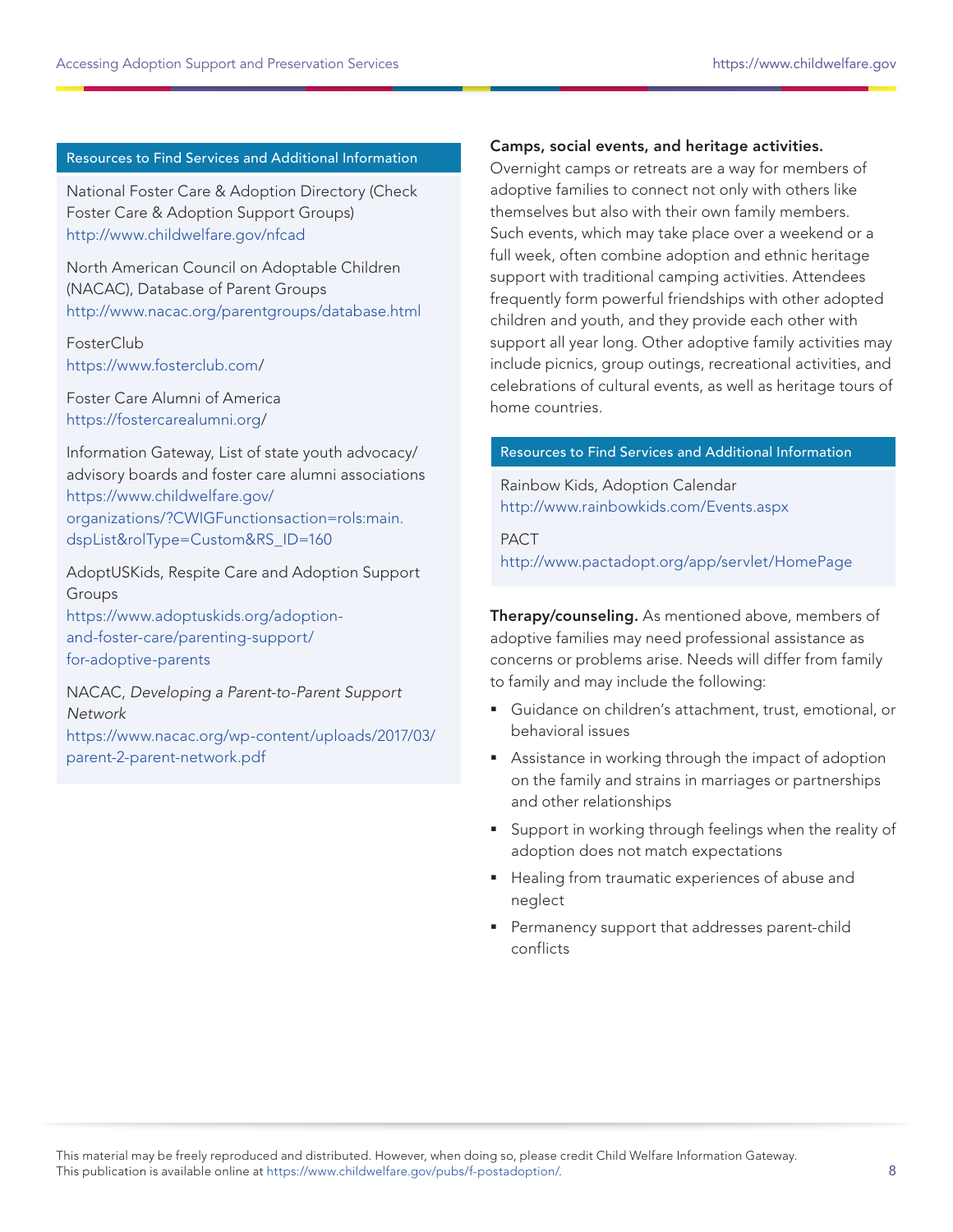Counseling and therapeutic services can help a child or youth learn to address multiple challenges. They can also help you understand your child's behavior, especially as it relates to early trauma, and identify strategies to meet your child's needs and allow healing to occur. Timely intervention by a skilled professional often can prevent concerns from becoming more serious problems. The type and duration of therapy will vary. Some families need a therapist's help only for a short period; others build a relationship over years, accessing help as needed. There are many different types of treatment approaches and professionals offering therapy. It is particularly important to work with a therapist familiar with the unique issues and dynamics of adoption (often referred to as "adoptioncompetent" professionals) and involves parents in the process.

#### Resources to Find Services and Additional Information

Center for Adoption Support and Education Directory of Adoption-Competent Professionals [http://adoptionsupport.org/member-types/](http://adoptionsupport.org/member-types/adoption-competent-professionals/) [adoption-competent-professionals/](http://adoptionsupport.org/member-types/adoption-competent-professionals/)

Information about finding an adoption-competent therapist [http://adoptionsupport.org/](http://adoptionsupport.org/adoption-competency-initiatives/) [adoption-competency-initiatives/](http://adoptionsupport.org/adoption-competency-initiatives/)

American Psychological Association (APA) Psychologist Locator <http://locator.apa.org>/

Information Gateway Choosing Therapy for Adopted Children and Youth [https://www.childwelfare.gov/topics/adoption/](https://www.childwelfare.gov/topics/adoption/adopt-parenting/services/therapy) [adopt-parenting/services/therapy](https://www.childwelfare.gov/topics/adoption/adopt-parenting/services/therapy)/

Selecting and Working With A Therapist Skilled in Adoption <https://www.childwelfare.gov/pubs/f-therapist/>

Respite care. All parents need some time for themselves. This may be especially true for parents of children who require high levels of attention. Children and youth who have experienced trauma or who have attachment challenges may also find it helpful to get brief time away from their parents. Respite care offers families a temporary break by a carefully selected and trained provider. It is meant for families with children who require more skilled care than babysitters can provide, foster parents whose program requires a licensed provider, or families going through a crisis of their own. Respite care may be provided in your home or another selected site. To find out more about respite services available in your area, search online or ask your caseworker or other adoptive families nearby.

#### Resources to Find Services and Additional Information

ARCH, National Respite Locator <http://archrespite.org/respitelocator>

Information Gateway [https://www.childwelfare.gov/topics/adoption/](https://www.childwelfare.gov/topics/adoption/adopt-parenting/services/respite/) [adopt-parenting/services/respite/](https://www.childwelfare.gov/topics/adoption/adopt-parenting/services/respite/)

Information resources. Service providers may offer, or provide referrals to, useful information and resources that respond to adoptive family members' questions and help them understand their child's needs and the ways that adoption may affect the family over many years. Adoptive parents need to be equipped with relevant ongoing training, information, and development of knowledge and skills so they continue to have the capacity to meet their children's requirements across their children's developmental stages. It's normal for adoptive parents to encounter new situations or topics you want to learn about as you and your children face new experiences. You may find it helpful to explore a variety of resources, including books, magazine, websites, workshops, conferences, and other sources of information. Accessing these various sources of information can help you both get reference information when you need it (e.g., using a reliable website) and learn from others who have experience with adoption (e.g., connecting with other adoptive parents at trainings and conferences).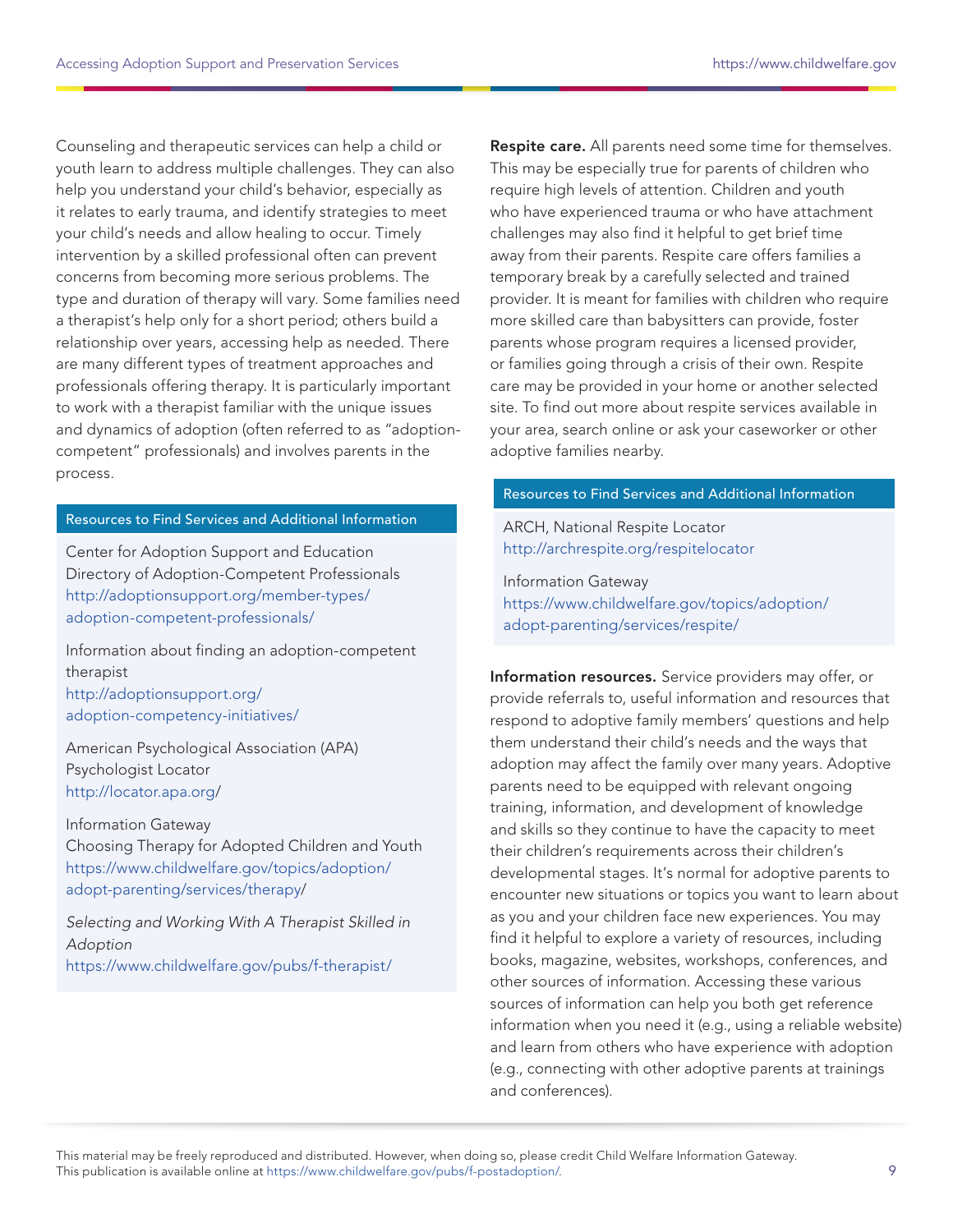#### Resources to Find Services and Additional Information

Information Gateway Conference Calendar (Select Adoption under Step 3) <http://www.childwelfare.gov/calendar/> Parenting After Adoption [https://www.childwelfare.gov/topics/adoption/](https://www.childwelfare.gov/topics/adoption/adopt-parenting/) [adopt-parenting/](https://www.childwelfare.gov/topics/adoption/adopt-parenting/) Parenting Your Adopted Preschooler [http://www.childwelfare.gov/pubs/factsheets/](http://www.childwelfare.gov/pubs/factsheets/preschool/) [preschool/](http://www.childwelfare.gov/pubs/factsheets/preschool/) Parenting Your Adopted School-Age Child [http://www.childwelfare.gov/pubs/factsheets/parent](http://www.childwelfare.gov/pubs/factsheets/parent-school-age/)[school-age/](http://www.childwelfare.gov/pubs/factsheets/parent-school-age/) Parenting Your Adopted Teenager [http://www.childwelfare.gov/pubs/factsheets/](http://www.childwelfare.gov/pubs/factsheets/parent-teenager/) [parent-teenager/](http://www.childwelfare.gov/pubs/factsheets/parent-teenager/) Adoptive Families

<http://www.adoptivefamilies.com>

The Center for Adoption Support and Education, Education and Resources <http://adoptionsupport.org/education-resources/>

Openness, search, and reunion. State agencies and other organizations may help adoptive parents, birth parents, and people who have been adopted negotiate postadoption contact agreements or access information and adoption records, in accordance with state laws. (See [https://www.childwelfare.gov/topics/systemwide/](https://www.childwelfare.gov/topics/systemwide/laws-policies/statutes/cooperative/) [laws-policies/statutes/cooperative/](https://www.childwelfare.gov/topics/systemwide/laws-policies/statutes/cooperative/) and [https://www.](https://www.childwelfare.gov/topics/systemwide/laws-policies/statutes/infoaccessap/) [childwelfare.gov/topics/systemwide/laws-policies/](https://www.childwelfare.gov/topics/systemwide/laws-policies/statutes/infoaccessap/) [statutes/infoaccessap/](https://www.childwelfare.gov/topics/systemwide/laws-policies/statutes/infoaccessap/).) Some will provide additional services to arrange and prepare for reunions and mediate the relationships that may form. They also can answer questions and help children and youth who have been adopted, adoptive family members, and birth family members deal with the powerful emotions related to search and reunion.

#### Resources to Find Services and Additional Information

Information Gateway National Foster Care & Adoption Directory Search (Check Birth Family and Adoptee Search Support Groups) <http://www.childwelfare.gov/nfcad> Search & Reunion [https://www.childwelfare.gov/topics/adoption/](https://www.childwelfare.gov/topics/adoption/search/) [search/](https://www.childwelfare.gov/topics/adoption/search/) Searching for Birth Relatives <https://www.childwelfare.gov/pubs/f-search/> Openness in Adoption [https://www.childwelfare.gov/topics/adoption/](https://www.childwelfare.gov/topics/adoption/preplacement/adoption-openness/) [preplacement/adoption-openness/](https://www.childwelfare.gov/topics/adoption/preplacement/adoption-openness/)

Financial assistance and waivers for youth. For some youth adopted from foster care, there may be financial assistance, waived fees, or other cost savings available for higher-education opportunities. Youth who were in foster care on or after their 13th birthday can file as independent and don't have to include their adoptive parents' income on their Free Application for Federal Student Aid (FAFSA). For additional information, see <https://studentaid.ed.gov/sa/fafsa/infographic-accessible> and [https://www.childwelfare.gov/topics/adoption/adopt](https://www.childwelfare.gov/topics/adoption/adopt-people/assistance/)[people/assistance/.](https://www.childwelfare.gov/topics/adoption/adopt-people/assistance/) Additionally, some states offer college tuition reductions or waivers for youth who had been in foster care (see [https://www.nacac.org/resource/college](https://www.nacac.org/resource/college-expenses-adopted-child-foster-care/)[expenses-adopted-child-foster-care/](https://www.nacac.org/resource/college-expenses-adopted-child-foster-care/) for state-specific information).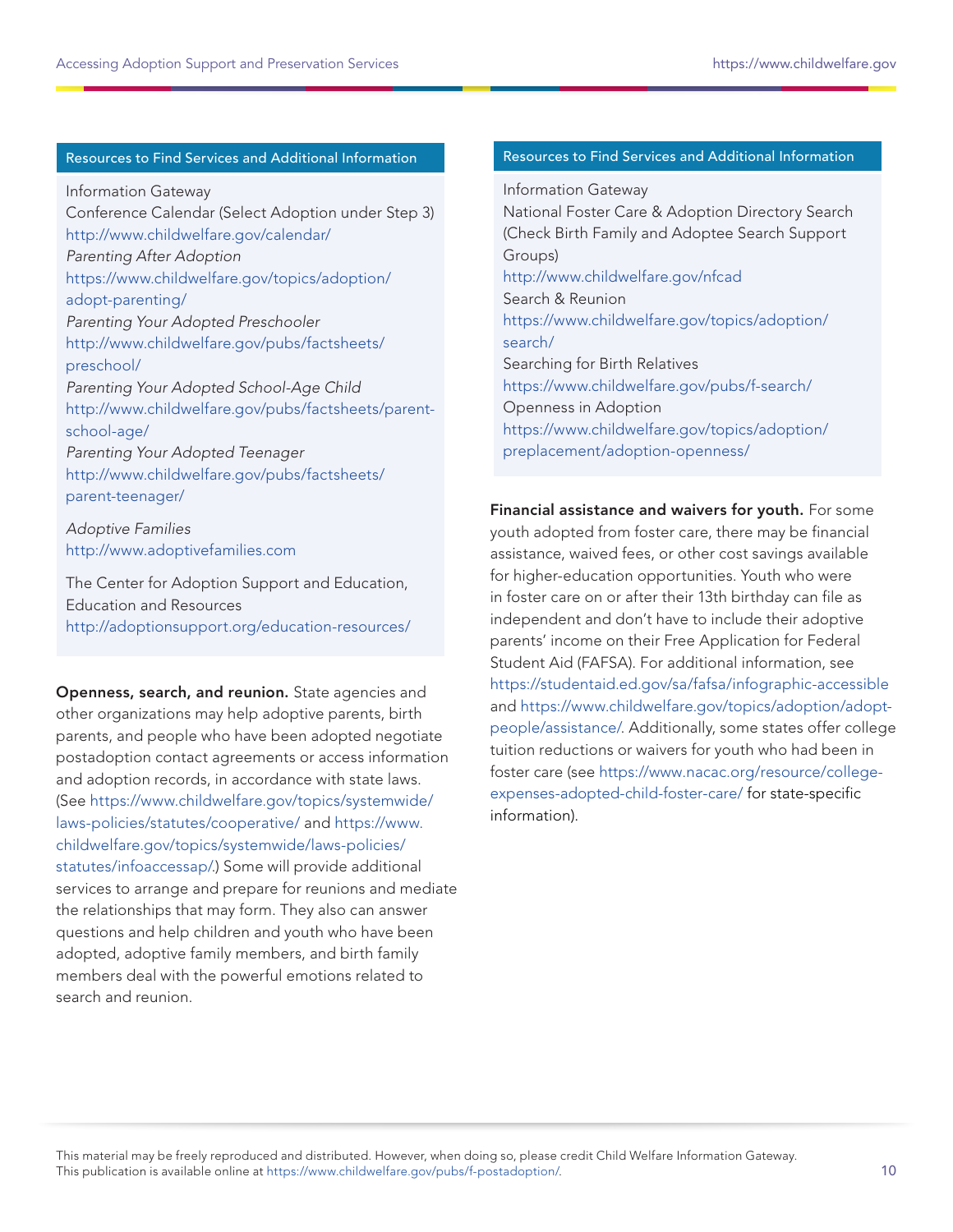### <span id="page-10-0"></span>Additional Services

Many other kinds of adoption support and preservation services are available to your family. The table below provides information on where to find more information about accessing those services.

| <b>Service</b>                          | <b>Resources to Find Services and</b><br><b>Additional Information</b>                                                                                                                                                                                                                                                                                                                                                                              |
|-----------------------------------------|-----------------------------------------------------------------------------------------------------------------------------------------------------------------------------------------------------------------------------------------------------------------------------------------------------------------------------------------------------------------------------------------------------------------------------------------------------|
| General<br>information<br>and referrals | Information Gateway<br>Adoption Assistance by State (Question 7)<br>https://www.childwelfare.gov/topics/<br>adoption/adopt-assistance/?CWIGFu<br>nctionsaction=adoptionByState:main.<br>getAnswersByQuestion&questionID=7<br>Finding Services for an Adopted Child<br>https://www.childwelfare.gov/topics/<br>adoption/adopt-parenting/services                                                                                                     |
| <b>Financial</b><br>assistance          | Information Gateway<br>Adoption Assistance by State Database<br>(Questions 1-6 and 12)<br>https://www.childwelfare.gov/topics/<br>adoption/adopt-assistance/<br>Financial Assistance for Families<br>(Adoption Assistance or Subsidies)<br>http://www.childwelfare.gov/adoption/<br>postplacement/finassistance.cfm<br>Adoption Assistance for Children Adopted<br><b>From Foster Care</b><br>https://www.childwelfare.gov/pubPDFs/f_<br>subsid.pdf |
| <b>Medical</b><br>assistance            | Adoption Assistance by State Database<br>(Questions 8, 9, and 13)<br>https://www.childwelfare.gov/topics/<br>adoption/adopt-assistance/                                                                                                                                                                                                                                                                                                             |
| Health-care<br>support                  | Information Gateway, Health Services<br>Locators<br>https://www.childwelfare.gov/topics/<br>systemwide/service-array/health/locators/<br>Developmental and Physical Disabilities<br>Resources<br>https://www.childwelfare.gov/topics/<br>adoption/adopt-parenting/services/<br>disability/<br>American Academy of Pediatrics (AAP),<br>Healthy Children<br>http://www.healthychildren.org                                                           |

# Finding Services

Details about support services in a particular area are available from local, state, tribal, and national information resources. In general, to find information about adoption support and preservation services, you can do the following:

- **Contact your state's postadoption services contact.** This is a staff member of the department of human services<sup>3</sup> and an expert on adoption support and preservation services and programs in a particular state or territory. Each state's postadoption services contact, as well as the state's adoption manager, is listed in the National Foster Care & Adoption Directory at <http://www.childwelfare.gov/nfcad/>. (Search by selecting a state and checking State Postadoption Services Contact as the search category.) To find the appropriate contact within a tribe, search online for the tribe's social services or human services department.
- Call the adoption service provider that arranged your child's adoption and ask for referrals. You can also call other public and private adoption agencies in your area and ask to receive information on adoption support and preservation events and services. While some services may be restricted to families who adopted through the agency, many will be open to all adoptive families.
- Contact parent support groups for information about their events and local organizations that provide services.
- Find out if your employer offers workplace support groups, online networks, or referral services for adoptive parents.
- **Search online for national and regional adoption** support and preservation services databases and provider listings.
- Ask family doctors, other adoptive families, or parent support groups for recommendations. Other adoptive families can be a great source of information both on service providers and how to access and make good use of those services, based on their own experiences.

The agency also may be known as the department of social services, department of children and family services, or other, depending on the state or tribe.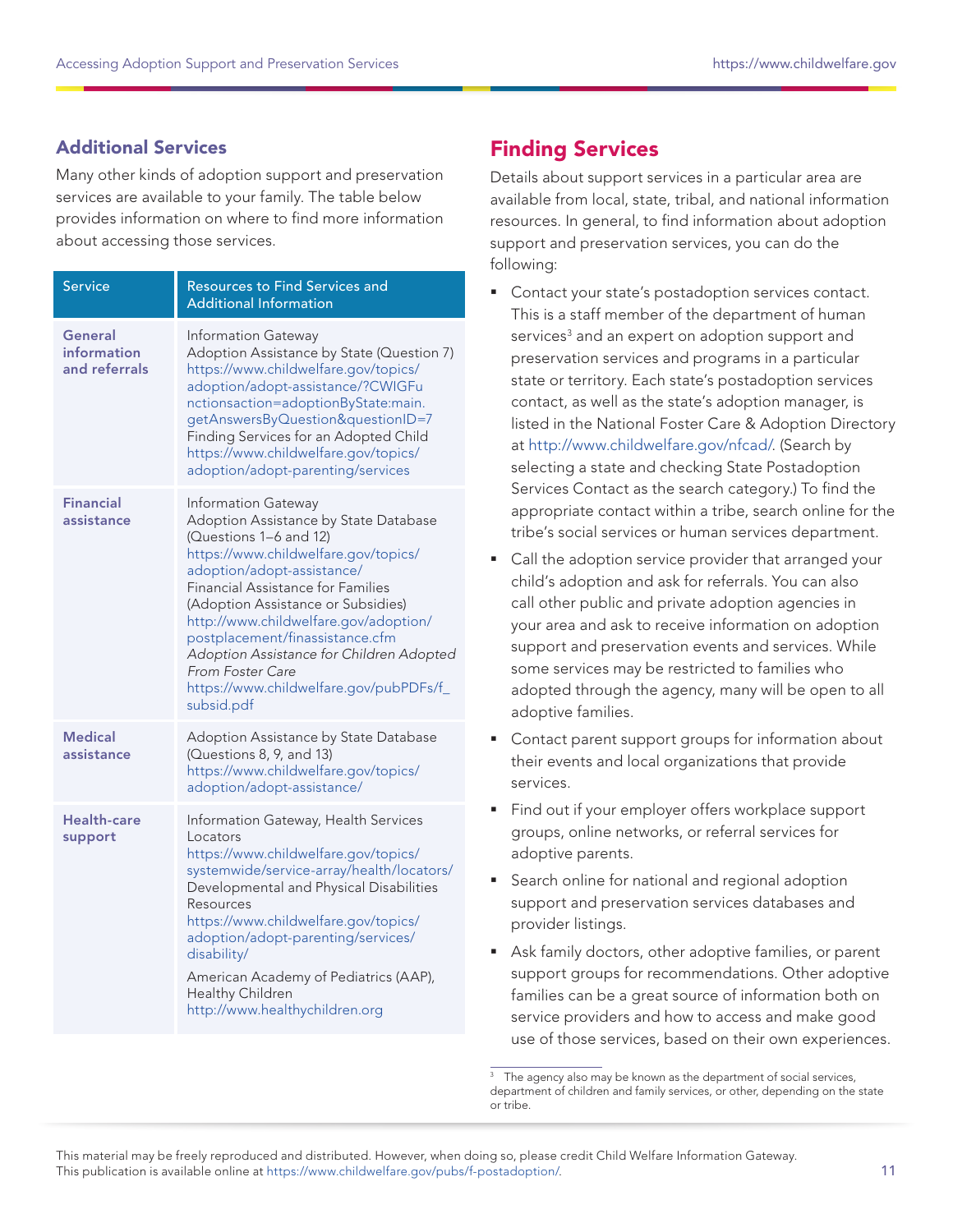### <span id="page-11-0"></span>Paying for Services

Some adoption support and preservation services are free of charge, while others require some payment. However, depending on the type of adoption and the needs of your child, there may be assistance available for some adoptive families to help cover the costs (e.g., reimbursement or costs being covered by your adoption assistance payments).

Federal and state adoption assistance for children adopted from a public agency. Many children adopted from public agencies qualify for adoption assistance (subsidies), which can often be used to pay for adoption support and preservation services. An adoption assistance agreement should clearly describe the types of adoption support and preservation services (e.g., respite care, counseling) that will be reimbursed. State assistance may cover expenses not covered by federal programs, particularly medical assistance (Medicaid); direct payments to meet a child's special physical, mental, or emotional needs; and emergency assistance. Eligibility requirements vary by state. For more information, visit [www.childwelfare.gov/topics/adoption/adopt-assistance/](http://www.childwelfare.gov/topics/adoption/adopt-assistance/) and [www.nacac.org/help/adoption-assistance/.](http://www.nacac.org/help/adoption-assistance/)

### Adoption Tax Credits

Adoptive families may be able to claim an adoption tax credit for their federal—and possibly state—taxes. The federal adoption tax credit allows families to claim up to \$13,460 (as of 2017), with adjustments based on income. For more details on the adoption tax credit, see [www.irs.](http://www.irs.gov/taxtopics/tc607.html) [gov/taxtopics/tc607.html](http://www.irs.gov/taxtopics/tc607.html) and [www.nacac.org/](http://www.nacac.org/help/adoption-tax-credit/) [help/adoption-tax-credit/.](http://www.nacac.org/help/adoption-tax-credit/)

Health-care and mental health-care benefits. Families with an adoption assistance agreement may be able to access Medicaid to cover certain health and mental health needs. In addition, some health insurance companies and health maintenance organizations (HMOs) may offer benefits that can be used for health or mental health services. Adoptive parents can check on the specific coverage with their insurance provider. Families must choose to use either Medicaid or their private health insurance but not both. For more information, see information on medical assistance at [www.childwelfare.](http://www.childwelfare.gov/topics/adoption/adopt-assistance/) [gov/topics/adoption/adopt-assistance/](http://www.childwelfare.gov/topics/adoption/adopt-assistance/).

Employer-supported benefits. Some companies may provide employer benefits, such as information resources or referrals and financial reimbursement for adoptionrelated activities. For more information, see Planning for Adoption: Knowing the Costs and Resources at [https://](https://www.childwelfare.gov/pubs/s-cost/) [www.childwelfare.gov/pubs/s-cost/](https://www.childwelfare.gov/pubs/s-cost/).

Conference, seminar, and educational event fees. Scholarships are sometimes available to help with the cost of attending adoption conferences and seminars, particularly for families who adopted through public agencies. To find out about available support, check with the conference organizers about scholarship opportunities or contact their state Postadoption Services Contact. For contact information, search the National Foster Care & Adoption Directory, [http://www.](http://www.childwelfare.gov/nfcad) [childwelfare.gov/nfcad](http://www.childwelfare.gov/nfcad), and check State Foster Care and Adoption Officials.